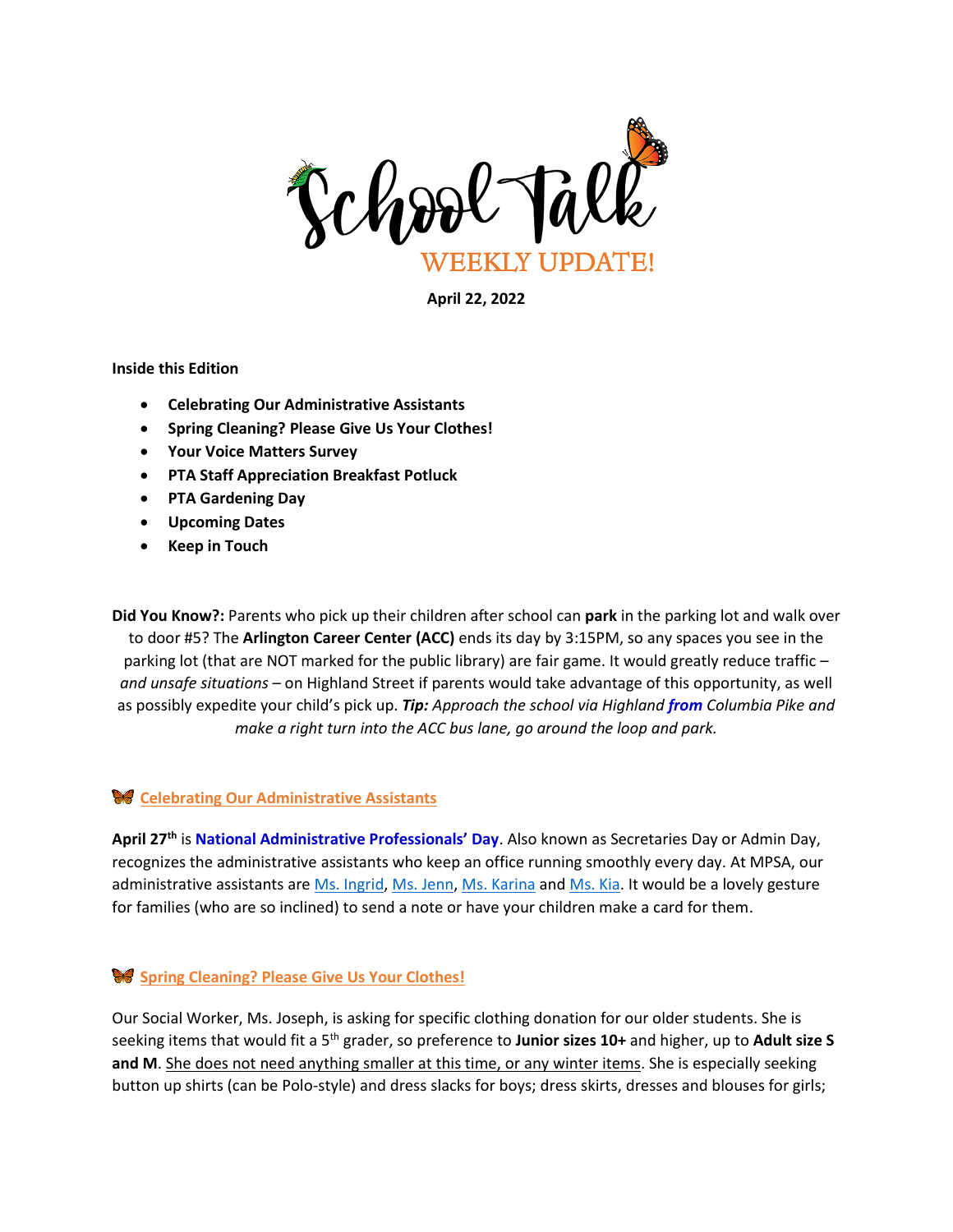ties & dress shoes. Items should be clean, with no stains, and in good condition. Please drop off items to school. Any questions[, e-mail Ms. Joseph.](mailto:shannon.joseph@apsva.us)

## **Your Voice Matters Survey**

This is a reminder to all our families to please fill out the **Your Voice Matters** survey. The 2022 Your Voice Matters Survey is underway for parents and is scheduled to end on **April 24th** . We want to make sure that your voice is included in the results since they are used by APS to identify what is working well and what things need improvement. Please take 10 minutes to complete your survey today.

- You received an email from [support+arlingtonva@panoramaed.com](mailto:support+arlingtonva@panoramaed.com) with a link to your survey.
- If you need the link resent, please emai[l support+arlingtonva@panoramaed.com](mailto:support+arlingtonva@panoramaed.com) and ask for the email to be resent to you.
- Results are confidential. Nobody in APS can see your answers to the survey. Only aggregated results are ever given to APS.
- You can find more information here: [https://www.apsva.us/engage/your-voice-matters-survey-](http://track.spe.schoolmessenger.com/f/a/xHywbQ0WYIIEcTqWjZwLPQ~~/AAAAAQA~/RgRkLIhKP0Q7aHR0cHM6Ly93d3cuYXBzdmEudXMvZW5nYWdlL3lvdXItdm9pY2UtbWF0dGVycy1zdXJ2ZXktMjAyMi9XB3NjaG9vbG1CCmJLylRLYiax2xBSHGtpYS5zdGV2ZW5zb25oYXluZXNAYXBzdmEudXNYBAAAAAE~)[2022/](http://track.spe.schoolmessenger.com/f/a/xHywbQ0WYIIEcTqWjZwLPQ~~/AAAAAQA~/RgRkLIhKP0Q7aHR0cHM6Ly93d3cuYXBzdmEudXMvZW5nYWdlL3lvdXItdm9pY2UtbWF0dGVycy1zdXJ2ZXktMjAyMi9XB3NjaG9vbG1CCmJLylRLYiax2xBSHGtpYS5zdGV2ZW5zb25oYXluZXNAYXBzdmEudXNYBAAAAAE~)

## **PTA Staff Appreciation Breakfast Potluck**

**Teacher (& Staff) Appreciation Week** is **May 3rd** through **May 6th**. Look for the ACMPTA School Talk on Monday to give more details as to what the PTA has planned. One of the events they have planned is a **breakfast potluck** for staff to be held on **Friday, May 6th**. They are asking that families willing to contribute please **[sign up here](https://tinyurl.com/dkbf5ypv)**.

Some items are able to be dropped off the day before to make it more convenient for families to supply food. Any questions, [e-mail Kia.](mailto:kia.stevensonhaynes@apsva.us)

# **W** PTA Gardening Day

Join the ACMPTA for a Saturday in the garden spaces at MPSA to work on getting it beautiful for Spring. On **May 6th** , join members of our community as they do some weeding & cleanup and plant for the season. There is lots to do so all are welcome. From **9:30AM to 1PM**. *Bring a water bottle!* Bathroom facilities available at the Columbia Pike Library across the parking lot.

## **W** Upcoming Dates

- Thursday, April 28: **Elementary 3rd Quarter Grades Posted**
- Monday, May 2: **Eid Al Fitr: NO SCHOOL for students or staff, (Office closed)**
- Tuesday, May 3: **School is OPEN for students**
- Monday, May 30: **Memorial Day: NO SCHOOL for students or staff (Office closed**)